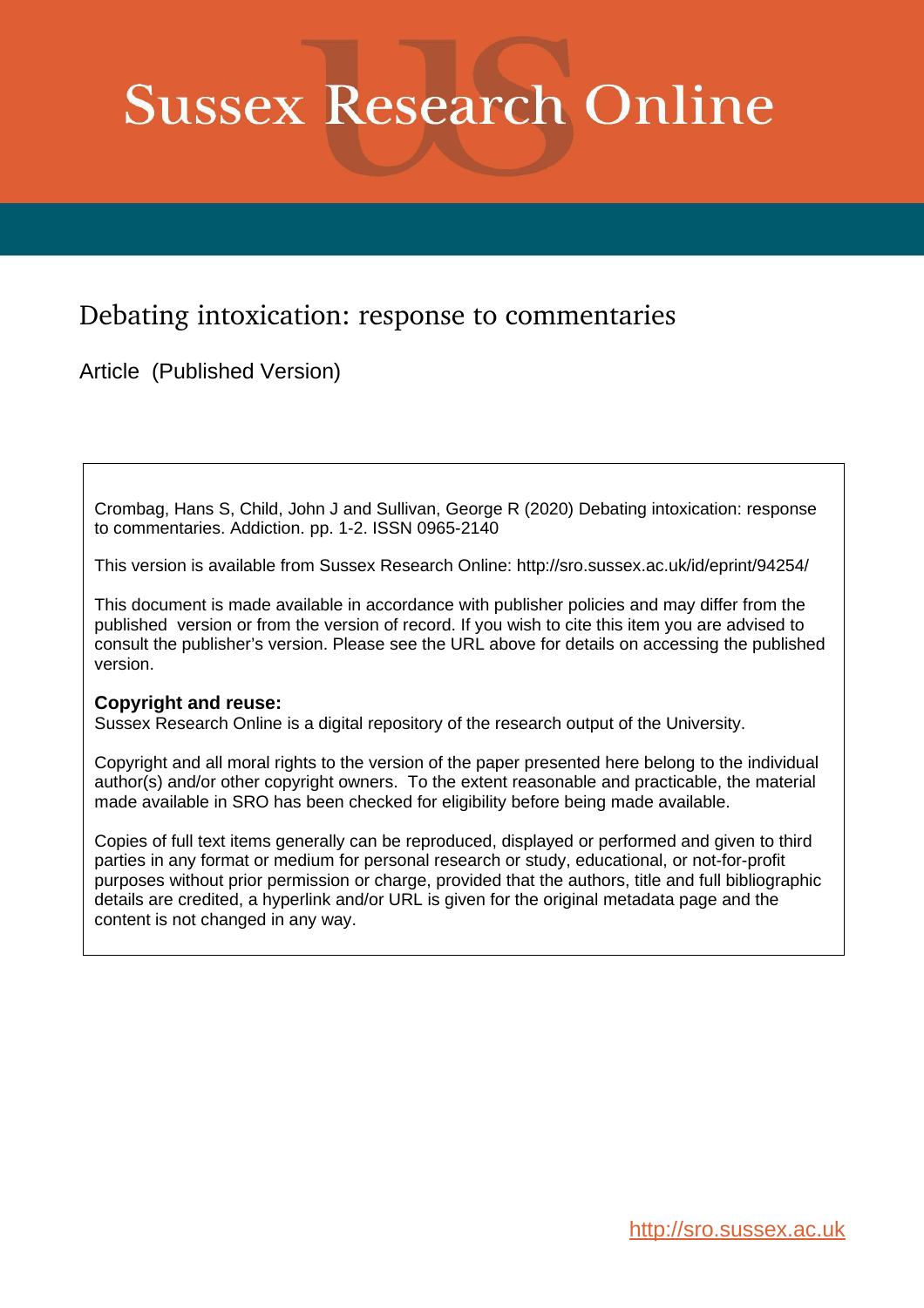## **ADDICTION COMMENTARY**

## **Debating intoxication: Response to commentaries**

*The lack of scientific or clinical clarity faced by courts dealing with cases involving intoxicated criminal defendants is unavoidable, but introducing further legal ambiguity to meet policy goals introduces ever greater risk of problematic (including unjust) legal outcomes*.

We thank Robert MacCoun [1] and Johann Koehler [2] for their insightful commentaries on our Addiction Opinion and Debate article [3], in which we discuss  $R v$  Taj [4], a recent judgement from the Court of Appeal (CA) of England and Wales (E&W). Their expert commentaries highlight and discuss a number of important points, including how scientific and legal reasoning more often collide, differences and complexities around causal reasoning in science and law, and what relation we might conceive between holding a person responsible and blaming (or praising) them. Word restrictions prevent us addressing all these important points, so we limit ourselves to the following.

First, Koehler is certainly correct that the criminal law is prone to cling to simplistic concepts (proxies) that may fail to adequately engage with the complexities of scientific and/or clinical understanding. We see this in different areas (as usefully described by Koehler), including in the context of intoxication and the legal distinctions between insanity and automatism. A useful, and lamentable, example of this is the internal/external cause divide used to legally separate potential cases of insanity and automatism. When applied to those causing harms while suffering a diabetic coma, defendant 1, with hypoglycaemia as a result of injecting insulin and a lack of eating (an external cause), might avail herself of automatism and an unqualified acquittal; while defendant 2, with hyperglycaemia brought on by lack of insulin (an internal cause), would have to plead insanity. The scientific and moral distinctions here are minimal, but the legal outcome for our defendants is very different.

However, the CA's decision in *Taj* (setting precedent going forward) was not simply a rejection of scientific/clinical complexity (i.e. holding to a simplistic legal definition of intoxication), but a rejection of long‐established legal doctrine as well (i.e. a change from the simple 'drug-onboard' assumption; e.g. [5]). As we discuss in our article, what appears to be driving the reasoning is not scientific or legal oversimplification, but what appears to be an expression of normative outcome logic: the court decided that Taj was bad, not mad. MacCoun's reference to motivated cognition may well offer a psychological explanation for such logic.

There is some basis for this normative conclusion, usefully illustrated by MacCoun, although it involves complex analysis of Taj's prior‐fault over months/years of substance

abuse. We see prior‐fault logic of this kind applied to insanity cases in other (civil‐law) jurisdictions, and also regularly mooted in common‐law ones. However, there is currently (in E&W) no legal device for applying a prior‐fault rule to insanity cases; nothing from legislative or jurisprudential sources. On that basis, the court in *Taj* were wrong to find him liable, and wrong to dress their *ad‐hoc* outcome logic in a veneer of scientific legitimacy; indeed, we see enough of that from politicians lately!

We appreciate MacCoun's clarifications about causal reasoning in the law and agree that the type of multiple‐ step, trace analysis illustrated in his Fig. 1 [1] offers a valid model of the sort of more complex causal reasoning we (implicitly or explicitly) adopt when deciding moral responsibility and blameworthiness. Specific to *Taj*, of course he had multiple past occasions when he might have decided to restrain from drink and/or drug taking (especially when on at least one of these occasions he also subsequently experienced delusions), so some responsibility and blame seems appropriate. Whether this should prevent him from raising a defence altogether and a resulting sentence of 19 years for attempted manslaughter is a complex question which we discuss in further detail elsewhere [6]. However, the issue is less about whether the court was wrong in *Taj* specifically and more whether the wider and fuzzier definition of intoxication going forward increases the odds of problematic, undirected decisions. We, and both commentators, think it will.

Finally, a few brief words in relation to addiction which, although not directly at play in *Taj*, raises interesting legal and moral question, and around which there is a significant literature (e.g. [7–9]), including some recent empirical work of our own [10]. Models such as proposed by Pickard, and endorsed by MacCoun, are indeed a more promising and interesting means to break the moralistic 'War on Drugs' deadlock. Perhaps the development of so-called Drug Courts in the United States, United Kingdom and other places are a cautious expression of this sort of more progressive, forward‐looking and constructive way of thinking and, as mentioned, holding addicts responsible (at least for their addiction) while not looking to blame has important therapeutic benefits (e.g. [11]). The 'rate‐limiting step', however, is again political will.

#### **Declaration of interests**

None.

#### **Acknowledgement**

Supported by funding from the British Academy 'Knowledge Frontiers 2019' Project KF3/100111.